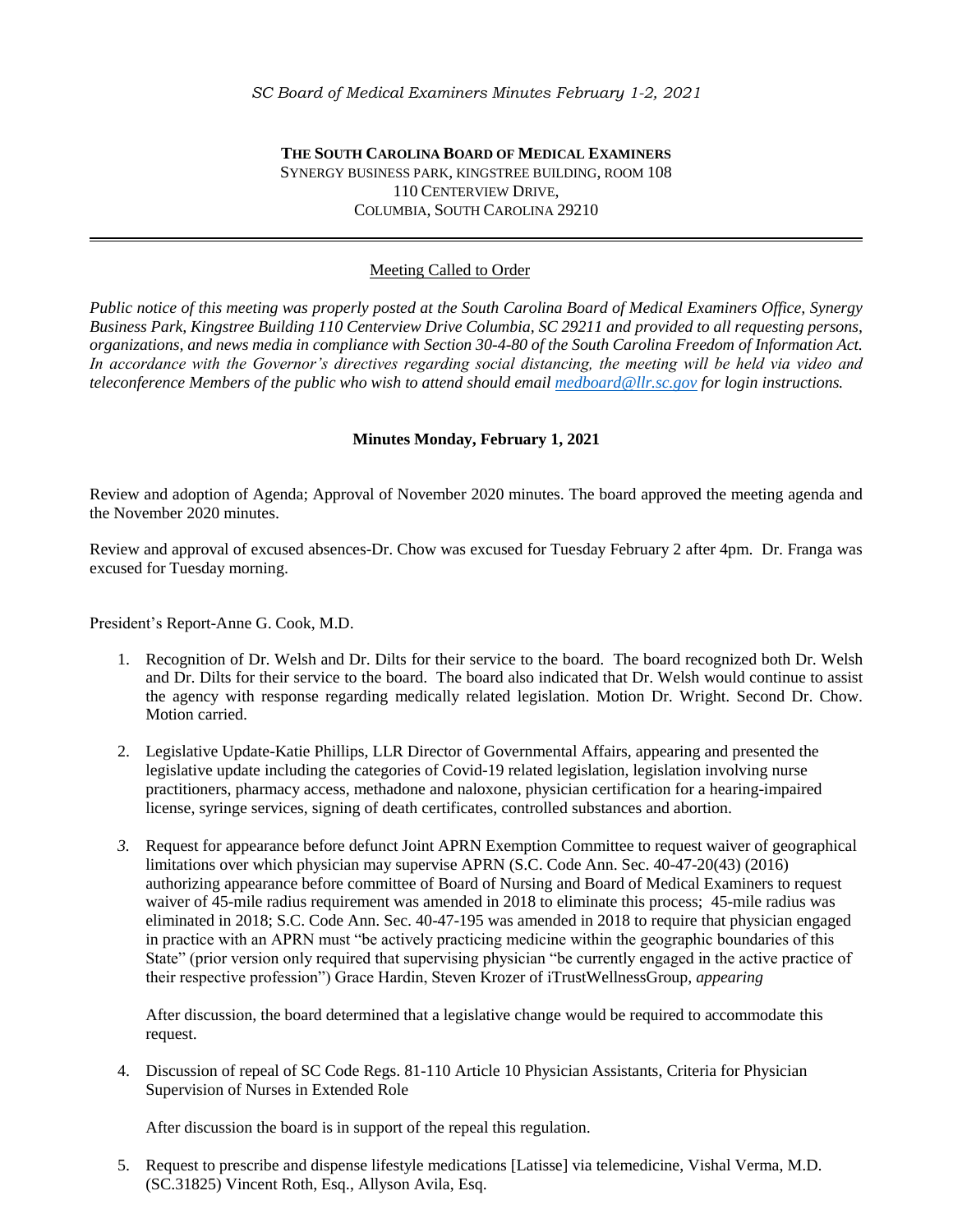After discussion, the board voted to grant this request for a waiver to prescribe Latisse under the following Conditions; access to a local physician for any complications through the telemedicine process and appropriate informed consent as described by the parties. Motion Dr. Wright. Second Dr. Mills-Floyd. Motion carried.

- 6. Consideration of questions received from MUSC, Jen Marshall, PA-C,APP Credentialing and Regulatory Manager, APP Best Practice Center, MUSC Health; Megan E. Fulton, MSPAS, PA-C; Director, Advance Practice Provider (APP) Best Practice Center, MUSC Health [This item was withdrawn at the request of the parties]
	- a. Addition of 'Administration of Vaccines and Injectable Medications' to List of Tasks All PAs May Perform
	- b. Consideration as to whether PAs and APRNs may delegate administration of COVID-19 and flu vaccines to Certified Medical Assistants
- 7. Discussion of 2011 board advisory opinion relating to post-exposure prophylaxis treatment, specifically expedited partner therapy. After discussion, the board approved the reissuance and republication of this advisory opinion.
- 8. Update: Joint Pharmacist Administered Vaccine Committee Protocol: After discussion, the board approved the document. Motion Dr. Franga. Second Dr. Wright. Motion carried.
- 9. Presentation of Cosmetic Medicine Model, Sarah L. Allen, M.D. and Darra Coleman, Esq., *appearing* The board accepted this presentation as information.
- 10. Request regarding COVID + flu test, Vikor Scientific, Shea C. Harrelson, PA-C, Co-Founder, and Hans Kershaw, Molecular Technical Supervisor, of Vikor Scientific and Darra Coleman, Esq., *appearing*

After discussion, the board accepted the information from Vikor Scientific and determined that performing the Covid test and the Covid-Flu test under EUA authorization during the pandemic would not constitute the practice of medicine. Motion Dr. Cook. Second Dr. Howell. Motion carried.

- 11. Statement of Economic Interests, Deadline March 30, 2021
- 12. FSMB Annual Meeting, Minneapolis, MN, April 29-May 1, 2021. Dr. Cook will participate on behalf of the board and Dr. Schabel will serve as backup as needed.

Administrator's Report – Sheridon Spoon, Administrator

- 1. Physician Assistant Advisory Committee. After discussion the board approved the proceedings of the January 2021 Physician Assistant Advisory Committee. Motion Dr. Dilts. Second Dr. Chow. Motion carried.
- 2. Respiratory Care Practitioner Advisory Committee. After discussion the board approved the proceedings of the January 2021 RCP Advisory Committee. Motion Dr. Dilts. Second Dr. Wright. Motion carried.
- 3. Acupuncture Advisory Committee. The Acupuncture Advisory committee did not meet since the last board meeting and the board was advised of their license issuance information.
- 4. Anesthesiologist's Assistant Committee. The board discussed the interview process for this license. The MPA does reference the interview including both the applicant and their proposed supervising anesthesiologist.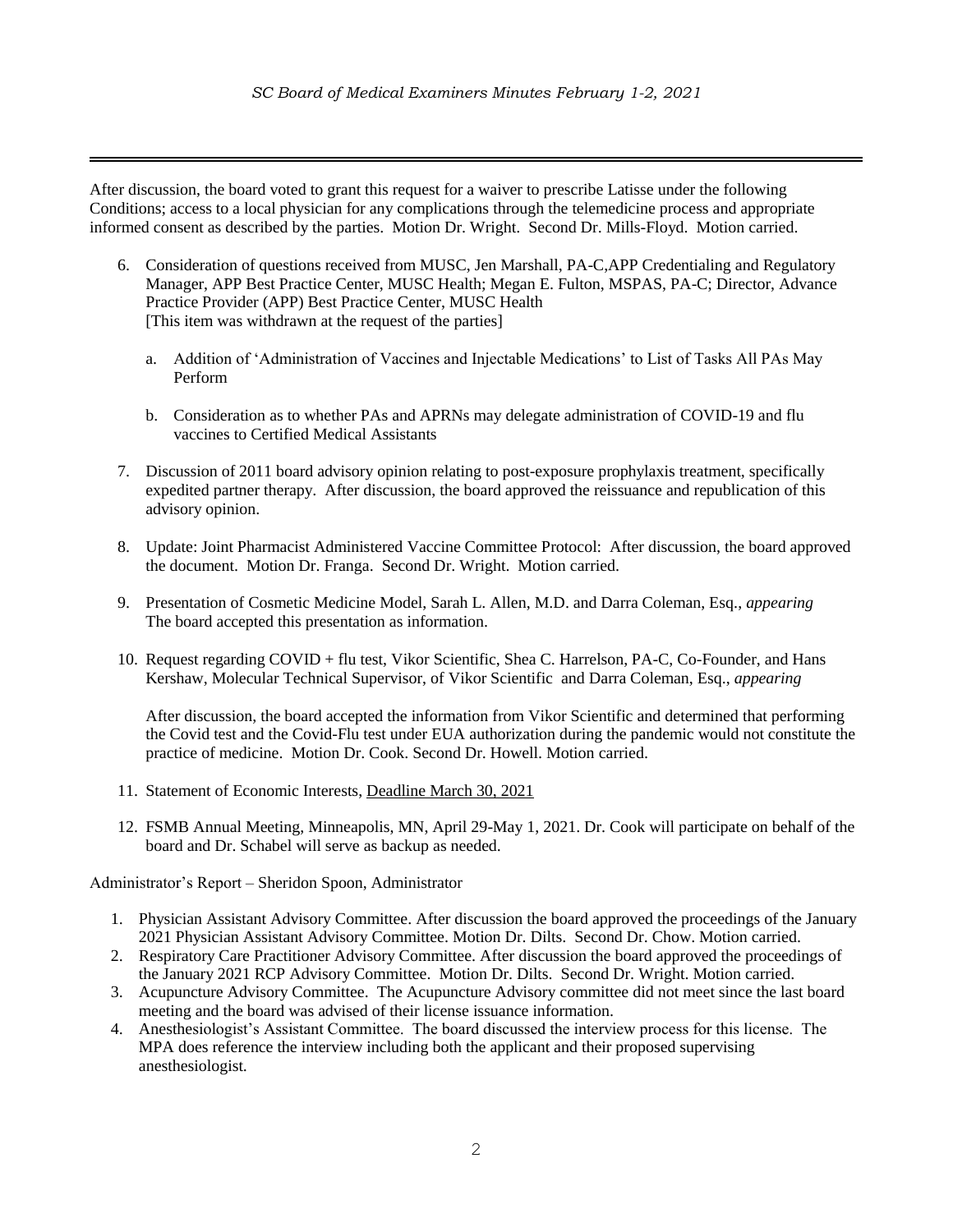5. Elections Update

Mr. Spoon provided a status of the current elections below as well as upcoming elections in 2021 District-2-Dr. Jennifer Root. Transmittal letter dated December 1, 2020. District-5-Dr. Dilts [no petitions received from 2020 Notice of Election] District 6-Dr. Franga. Transmittal letter dated November 10, 2020 District-7-Dr. Howell. Transmittal letter dated January 8, 2021 DO Seat-Dr. Januchowski. Transmittal letter dated January 8, 2021

Upcoming 2021 Elections: At-large-Dr. Chow [term-limited] District 3-Dr. Cook [term-limited] District 4-Dr. Wright [eligible, 2<sup>nd</sup> term] District 5-Dr. Dilts [to be re-announced since no petitions were received from 2020 Notice of Election

- 6. Office-Based Surgery Update. Mr. Spoon gave an update on the initiative. A registration form has been posted, and e-blast has been sent, both the initial and the renewal application has been updated and a field for this has been added to the internal license system.
- 7. Emergency Licensing and TAAV totals Physician 496, RCP 71, PA 46 and Temporary Authority to Administer Covid vaccine [TAAV] 6

REGAN, Sally W. M.D. of North Charleston, SC 2016-617, and MOA [closed hearing] Respondent agreed to relinquish S.C. medical license.

DACUS, William Scott, M.D. of Lexington, SC, 2016-579, Panel Report and Recommendations *[Continued to May 2021 meeting]*

CASTELLO, Michael G., D.O. of Beckley, WV, Applicant for Licensure Approved for licensure without condition. Motion Dr. Franga. Second Dr. Wright. Motion carried.

LANIER, Kara M, M.D., Applicant for Licensure Approved for licensure without condition. Motion Dr. Schabel. Second Dr. Dilts. Motion carried.

MCKAY, Kristopher, M.D. Applicant for Licensure Application withdrawn by applicant.

2013-187; 2013-436, Petition for Release from terms and conditions [closed hearing] Petition granted. Motion Dr. Cook. Second Dr. Wright. Motion carried.

### 2018-442, MOA [closed hearing]

The MOA is accepted. Respondent has violated the medical practice act. Private reprimand. Recordkeeping and prescribing course and Respondent must submit a record of the controlled substances prescribes to patients and enroll in the SCRIPTS Prescription Database System. Investigative costs of \$353.11. Motion Dr. Wright. Second Dr. Schabel. Motion carried.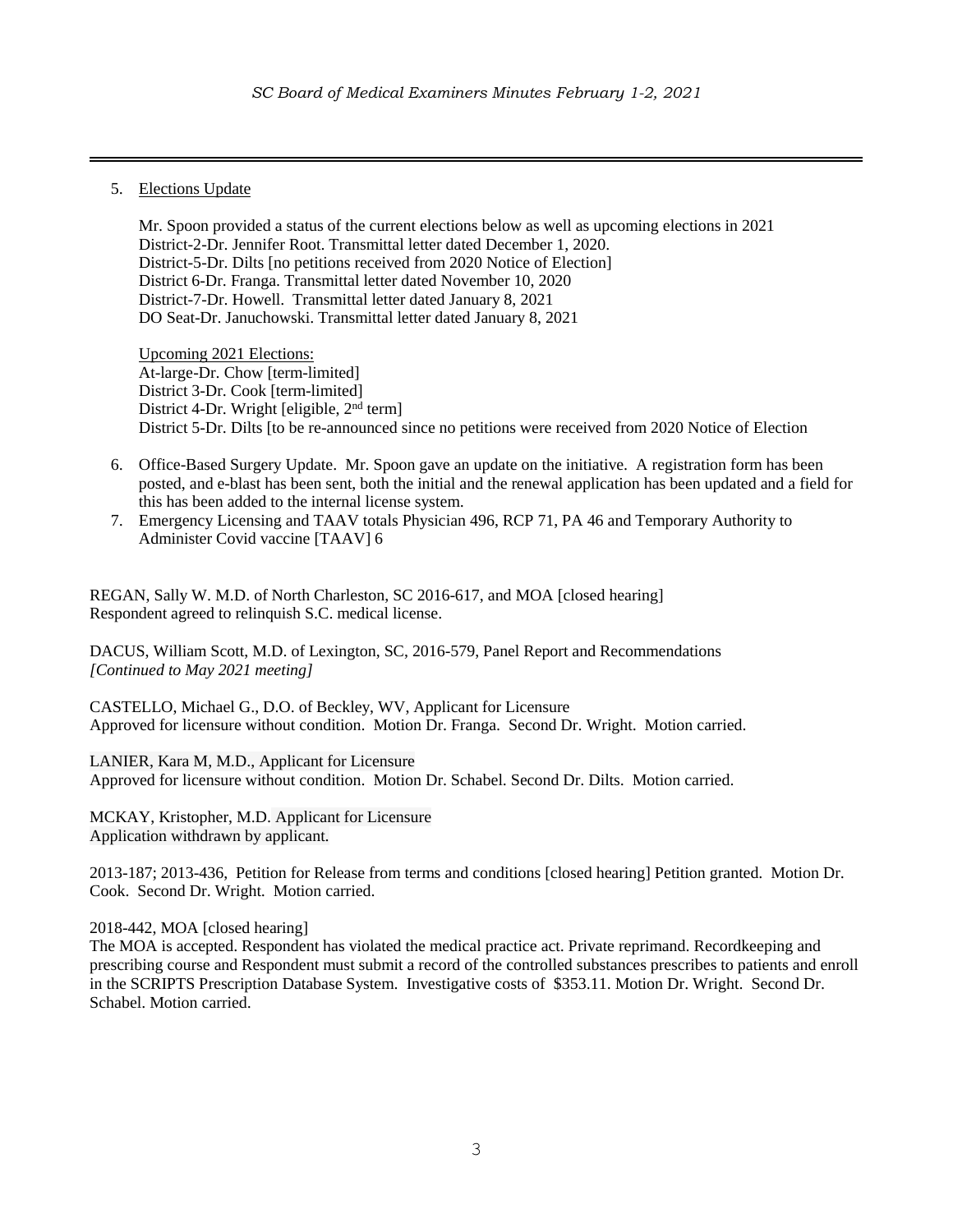# **Tuesday, February 2, 2021**

Office of Disciplinary Counsel and Office of Investigations and Enforcement Report Pat Hanks, Office of Disciplinary Counsel, Gregg Hinson, Office of Investigations and Enforcement;

Report from board stem cell committee-the board heard from Dr. Tim Kowalski on behalf of the members of this committee and approved the advisory opinion as proposed. Motion Dr. Januchowski. Second Dr. Franga.

In addition to presentation of the case statistics and training received by OIE staff, Mr. Hinson presented as follows

Dismissals: 50 Dismissal with Cease and Desist: 1 Formal Complaint: 5 Letter of Caution: 16

Motion to accept Dismissals-Motion by Dr. Januchowski. Second by Dr. Dilts. Motion carried. Motion to accept Letters of Caution- Motion by Dr. Schabel. Second by Dr. Cook. Motion carried. Motion to accept Formal Complaints- Motion by Dr. Januchowski. Second by Dr. Chow. Motion carried. Motion to accept Cease and Desist- Motion by Dr. Dilts. Second by Dr. Januchowski. Motion carried.

KAUFMAN, Matthew S., M.D. of Brooklyn, NY, Applicant for Licensure Approved for licensure without condition. Motion Dr. Januchowski. Second Dr. Franga. Motion carried.

SLOTT, Edwin F., M.D. of Mt. Pleasant, S.C. 2017-641, MOA The MOA is accepted. Respondent has violated the Medical Practice Act. Public reprimand. Recordkeeping and prescribing course. \$10,000 civil penalty and investigative costs of \$2982.51. Motion Dr. Januchowski. Second Dr. Schabel. Motion carried.

GARVIN, Dennis D., M.D. of Roanoke, VA., Applicant for Licensure Approved for licensure without condition. Motion Dr. Schabel. Second Dr. Chow. Motion carried.

WARONSKY, Roy G., PA of Harrisburg, NC, Applicant for Licensure Application withdrawn by applicant.

2018-398, Petition for release from terms and conditions [closed hearing] Petition granted. Motion Dr. Schabel. Second Dr. Dilts. Motion carried/

MALOON, Alan, M.D. of Roswell, GA, Applicant for Licensure Approved for licensure without condition. Motion Dr. Januchowski. Second Dr. Franga. Motion carried.

2020-5, MOA

The MOA is accepted. Respondent has violated the medical practice act as to recordkeeping but not patient care. Private reprimand. Investigative costs of \$100. Since Respondent has already taken recordkeeping and prescribing courses, none additional are ordered. Motion Dr. Januchowski. Second Dr. Howell. Motion carried.

HORTON, John D., M.D. of Gig Harbor, WA, Applicant for Licensure Approved for licensure without condition. Motion Dr. Schabel. Second Dr. Wright. Motion carried.